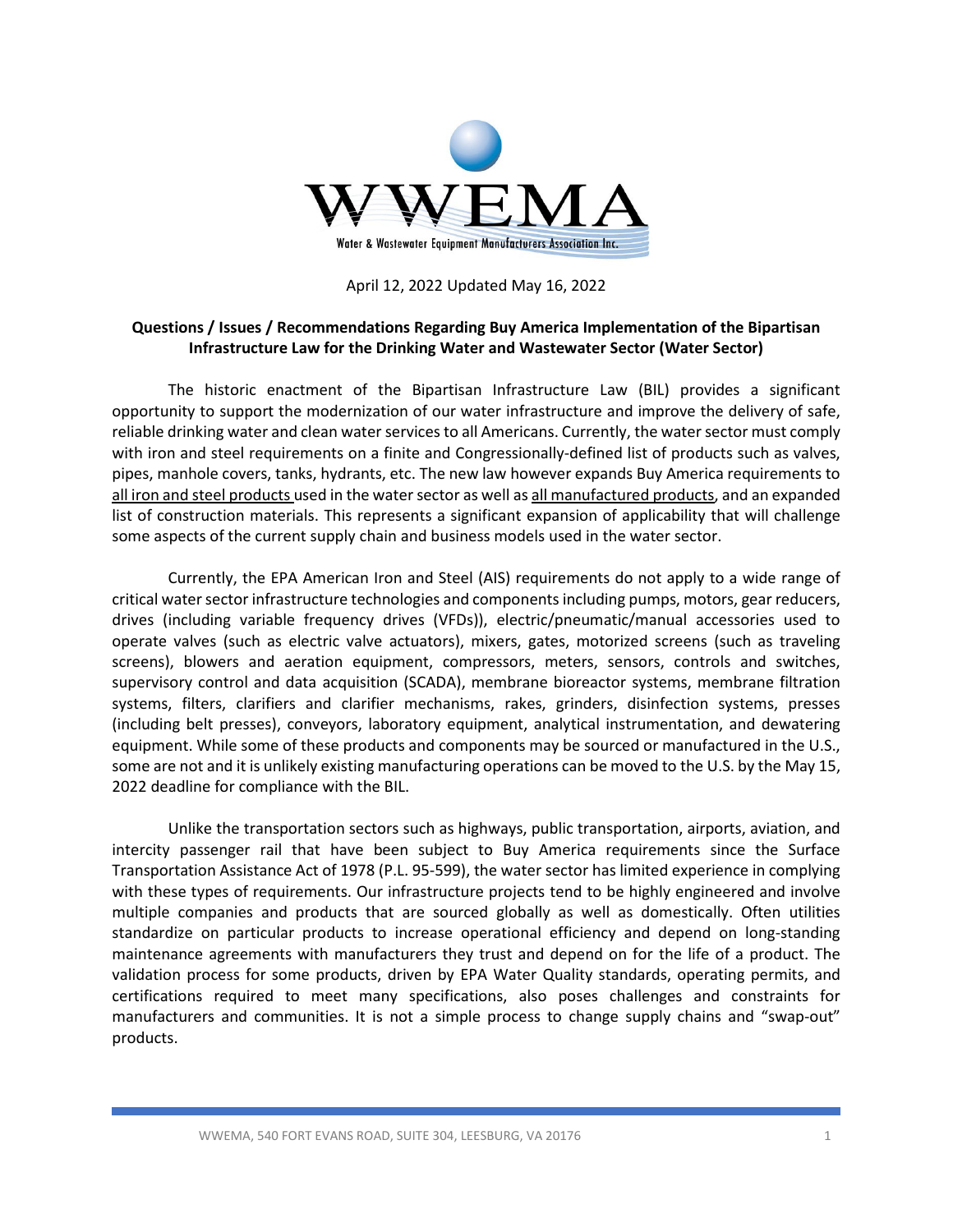The Administration's intent is to execute projects on time, on task, and on budget while maximizing the use of U.S. manufactured products and materials pursuant to the law and Executive Order 14005, *Ensuring the Future is Made in All of America By All of America's Workers*. While we recognize and can appreciate this intent, the practical reality is that all three components – on time, on task, and on budget, will be difficult for some manufacturers to achieve without the Administration's willingness to issue short-term national and project waivers; increase iron and steel capacity and ensure fair and equal access across all sectors; and ensure that suppliers do not engage in price escalation and price gouging practices. We also believe that Americans deserve, and our environmental laws mandate, use of the best quality, innovative, and leading-edge technologies. Many of these products are manufactured abroad in countries such as Canada, Germany, Sweden, the U.K., Italy, the Netherlands, Brazil, India, Mexico, Australia, etc. and it would be a disservice to the American people to prevent utilities from accessing the best quality products in the marketplace when suitable domestic products are unavailable.

The Water and Wastewater Equipment Manufacturers Association (WWEMA) has conducted two recent surveys of our manufacturers and present the following findings for your consideration.

**Insufficient Foundry and Stainless Steel Capacity.** Currently, there is insufficient U.S. foundry and stainless steel capacity to meet current needs, much less meet these new and expanded Buy America requirements. The escalating cost and availability of nickel for stainless steel further exacerbates this issue. Some companies that do have domestic access have had their capacity capped and others have already had capacity withdrawn, citing the need to "save capacity for the Federal Government." The water sector also relies on specialized engineered castings, molds, and machining for many products that are produced to order as projects are bid and won. A number of our members have reached out to U.S. foundries to try and source products here and been told they have no interest in taking on their products. Cost-effective stainless steel nuts and bolts made in the U.S. continues to be a challenge for our sector. We are particularly concerned that small and medium sized U.S. businesses may be at a disadvantage in accessing and maintaining capacity as well as the water sector as a whole which will have to compete with all the other sectors like transportation, broadband, roads, bridges, etc. that have significantly more money and larger buying power. What steps does the Administration plan to take to increase domestic iron and steel capacity, ensure that capacity is fairly distributed across all impacted sectors, ensure product delivery on a timely basis, and ensure that price escalations and price gouging is controlled?

**Some Products are Not Currently Available in the U.S.** WWEMA has identified the following types of products that are currently not manufactured in the U.S. or in sufficient supply. These are critical components needed to operate our drinking water and wastewater treatment plants or to provide treatment for removal of contaminants to protect public health and the environment. While this is not an exhaustive list, it does highlight many of the types of products that are not made in the U.S. They include: motors, including long-shaft motors; ceramic and polymeric membranes; appropriate quality and priced glass for fiberglass; woven belts for belt press sludge dewatering; engineered stainless steel UV reactor vessels including UV lamps, quartz sleeves and lamp drivers, and hydraulic cylinders; high-speed turbo blowers; actuators; high current/high voltage power supplies, transformers, and converters; programmable logic controllers, human machine interface technologies; circuit breakers, circuit boards, fuses, variable frequency drives, and motor starters; submersible pumps; control panel components; instrumentation; electronics; stainless steel nuts and bolts and fasteners; energy saving monitoring equipment; controllers; gear boxes; rubber products; certain elastomers and paints; drives and reducers; 30" pipe; ion exchange resin; gauges; instruments; basket strainers; flow meters; pressure transmitters; and greensand filter media. Some products such as cartridge and bag filters and granular activated carbon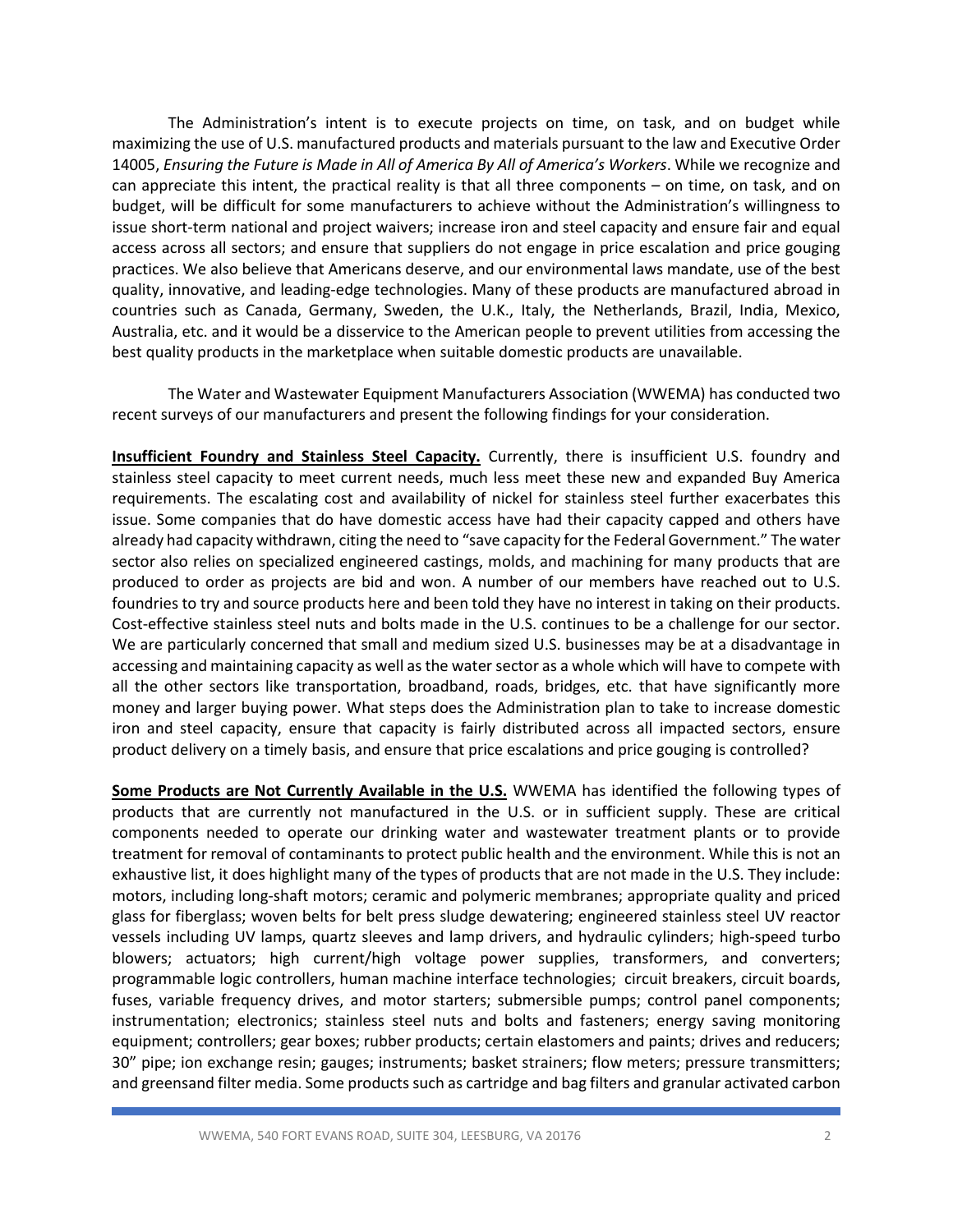(used for PFAS removal) have only one U.S. source – thus creating a monopoly which can lead to price manipulation, lack of competition that stifles innovation, and insufficient supply.

**Calculating 55% of Domestic Content.** How does the component test apply for a product or system that has both iron and/or steel and other materials? For example, say a product/system is made from 80% iron and steel and 20% other material by material cost. Does the 80% iron and steel need to be produced in the U.S.? How is the 55% domestic content of the product determined? If 80% already must comply is the product/system in compliance or is the 55% calculated on the remaining 20%. Conversely, if 20% of the product cost is non-domestic iron or steel but the remaining 80% is manufactured in the U.S., is the product/system in compliance? Can value-added labor and other costs be calculated into the material cost of the product? Many companies have plants here in the U.S. that use U.S. workers to manufacture and produce their products even though not all the materials may not be sourced domestically. Additionally, many of our manufactured products are highly engineered and complex pieces of equipment that rely on many suppliers and supply chains for subcomponents. Please see one example below. This poses a significant challenge to the manufacturer in attempting to calculate and meet the 55% domestic component test. It makes no sense that component pricing can include labor, overhead, commission, freight, and R&D in the purchase price but then the top end manufacturer who has to turn all those disparate parts into a highly complex, engineered piece of equipment can't count their labor and other costs when calculating the 55% domestic content. In addition, costs and pricing are often confidential business information and are not publicly shared.



**Build Back Better.** One of the goals of the Administration is to "Build Back Better." This is particularly important for the water sector which has products and technologies that can last 20, 30, 40 or more years before needing to be replaced. As we make this historic investment in our infrastructure, we want to ensure that our water utilities have access to the best available technologies as well as products that improve energy efficiency, reduce carbon emissions, conserve water, remove emerging contaminants, and increase water use efficiency. Access to commercial information technology is also critical to improving knowledge and decision-making on water quality and contaminant removal to protect public health and the environment. The unique opportunity to upgrade the U.S. water infrastructure for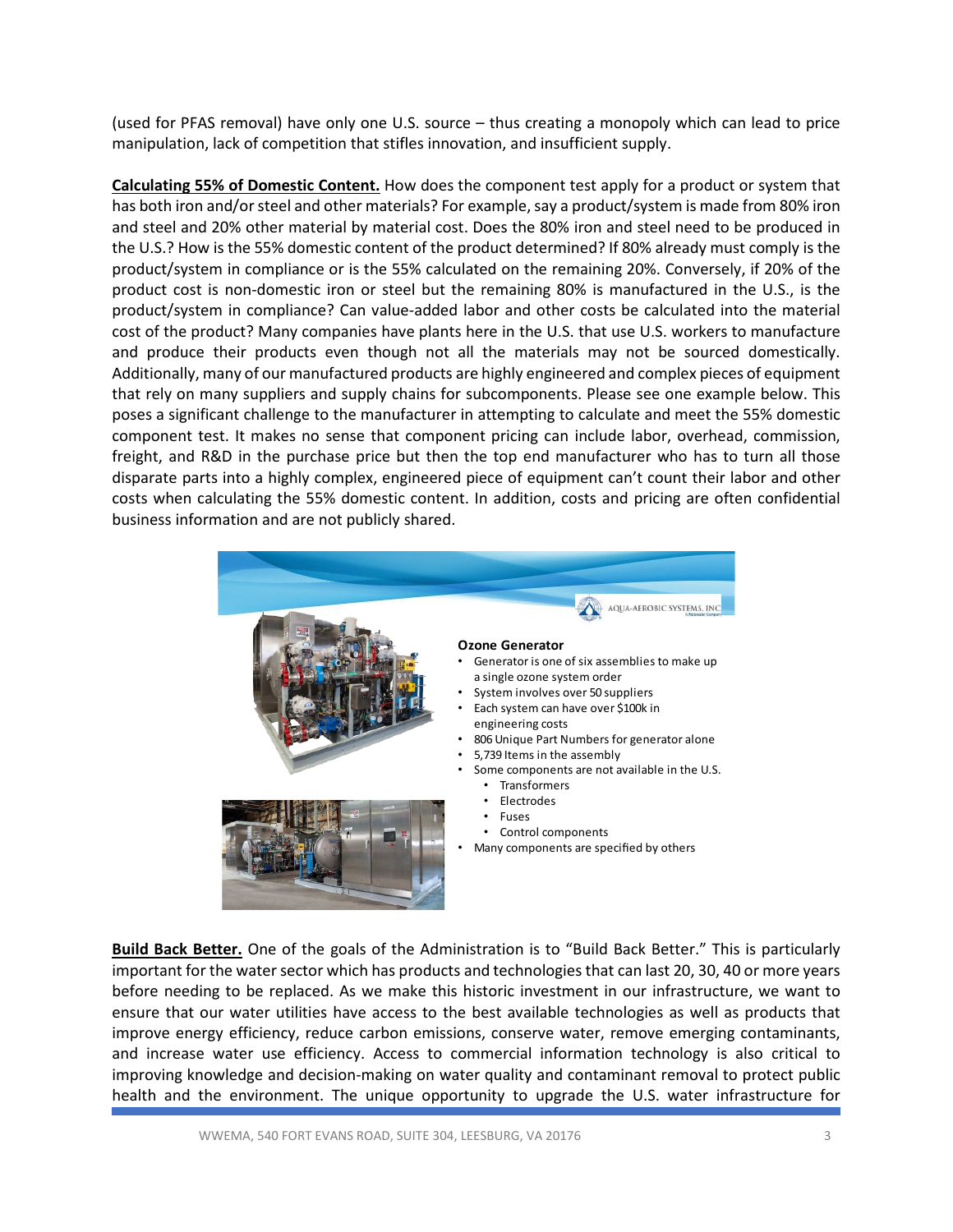generations to come should be flexible to include technological advances that provide more resilient and cost-effective solutions in the water sector. Building a clean energy future, taking action to address climate change, and ensuring the best available technologies are available to monitor, treat, and transport water will maximize our collective investments.

## **Potential Short-Term Options**

As stated, the Administration's intent is to execute projects on time, on task, and on budget while maximizing the use of U.S. manufactured products and materials. In order to accomplish this is the shortterm, a number of options should be considered, including:

- 1) **National Waivers.** National waivers should be considered for specific products that research shows are not currently sourced domestically or are found in insufficient quantity or quality. A national waiver would save time and money on the part of utilities which would not need to submit an individual project waiver request for products known not to be produced domestically.
- 2) **Combine and Process Project Waivers as One Package.** Due to the complex engineered nature of drinking water and wastewater systems, it is likely that for any given infrastructure project there will be several products/systems that cannot meet the new domestic content requirements. These should be packaged into one project-specific waiver and moved through the waiver review process as a package so that once a review is complete, the utility will know the status immediately of all the requests in the package. That way they can move forward expeditiously rather than waiting for individual waivers to come in over time.
- 3) **Recognize Equivalency of WTO, USMCA, and "Friendly" Trading Partners.** Many of the products sourced in the water sector come from counties that are part of the World Trade Organization, have unilateral or multi-lateral trade agreements with the U.S. such as the USMCA, or are otherwise considered "friendly" trading partners. Until such time as U.S. manufacturing can expand to fulfill the needs created by these new domestic content requirements, the ability to source products from these approved countries will ensure projects stay on time, on task, and on budget.
- 4) **Conduct Research on Non-Domestic Products.** While we appreciate the Administration's interest in expanding U.S. manufacturing, not all products are created "equal." For example, many of the resins, plastics, polymers, and other chemicals or materials used in some products moved overseas due to the more stringent environmental regulations in the U.S. which made their production here either cost-prohibitive or impossible. While products that provide high value, are critical to ensuring national security, or otherwise improve the U.S. manufacturing base should be encouraged to locate here or expand current domestic capacity, some Federal assistance may be needed to make this happen, particularly for small and medium-sized businesses.

The membership of WWEMA is comprised of a wide spectrum of companies, from small and midsized family-owned businesses up to large multi-national companies. We have some members who can currently source all or the majority of their products domestically and many that depend on a complex supply chain structure that sources components both domestically and globally, to some that source all their products abroad. The goal of all these manufacturers is to supply the highest quality products, at a reasonable and fair price, and in a timely manner to U.S. drinking water and wastewater utilities. While our goals are the same as the Administration's, how we will get there in the short- and long-term will require careful thought and implementation to ensure our utilities have timely access